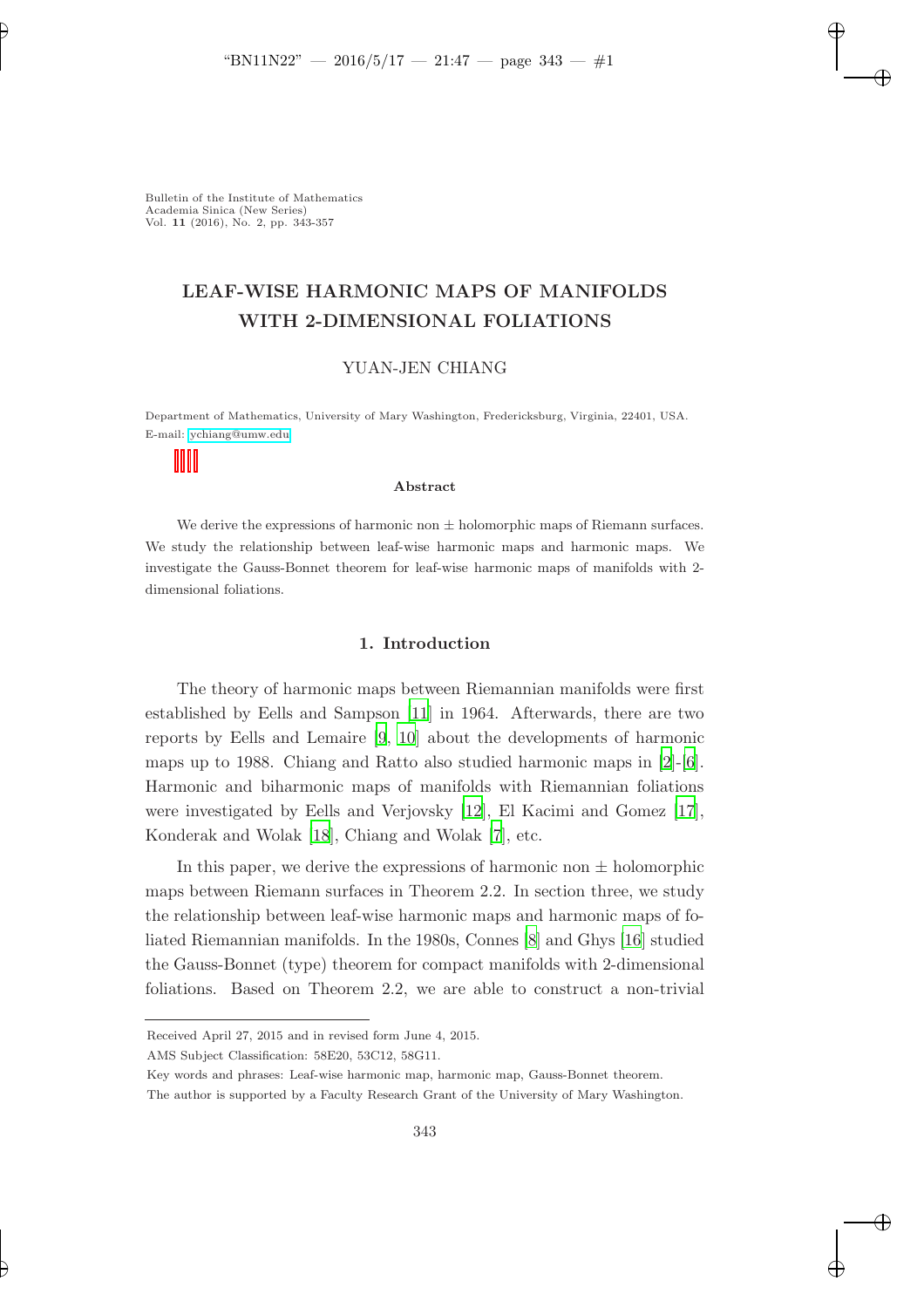$\mathcal{F}_1$ -harmonic measure on the domain globally so that we can prove Gauss-Bonnet (type) Theorem 4.1 for a leaf-wise harmonic map between compact manifolds with 2-dimensional foliations without singularities on leaves, which generalize the main theorems in  $[8]$  and  $[16]$  (cf. Corollary 4.2). If a leaf-wise harmonic map between compact manifolds with 2-dimensional foliations is with isolated singularities on some leaves, then we can not define a harmonic measure globally. Therefore, we study the Gauss-Bonnet theorem for a leaf-wise harmonic map differently using usual measure by considering the stationary indices of the singularities.

#### 2. Harmonic Maps of Riemann Surfaces

Let  $f: M \to N$  be a  $C^2$  map between two Riemann surfaces M and N with Riemannian metrics  $q$  and  $h$ . With respect to isothermal local coordinate systems  $(U, z)$  and  $(V, \zeta)$  on M and N, respectively, the given metrics are represented as  $g = \lambda dz \otimes d\overline{z}$  and  $h = \mu d\zeta \otimes d\overline{\zeta}$  for some  $\lambda \in$  $C^{\infty}(U)$  and  $\mu \in C^{\infty}(V)$  with  $\lambda > 0$  and  $\mu > 0$ . Let  $D \subset M$  be a relatively compact domain. The *Dirichlet energy* functional  $E_D : C^2(M, N) \to \mathbb{R}$  is given by

$$
E_D(f) = \frac{1}{2} \int_D ||df||^2 \, dv_g,
$$

where  $||df|| : M \to [0, +\infty)$  is the Hilbert-Schmidt norm of df and  $dv_g$  the canonical volume form on  $(M, g)$ . Locally,

$$
||df||^{2} = \lambda^{-1} (\mu \circ f) \left\{ |w_{z}|^{2} + |w_{\overline{z}}|^{2} \right\},\,
$$

where  $w = \zeta \circ f$ . Also if  $z = x + iy$ , then  $dv_g = \lambda dx \wedge dy$  on U. A map  $f \in C^2(M, N)$  is harmonic if for any relatively compact domain  $D \subset M$  and any smooth 1-parameter variation  $\{f_t\}_{|t|<\epsilon} \subset C^2(M, N)$  with supp $(V) \subset D$ 

$$
\frac{d}{dt}\left\{E(f_t)\right\}_{t=0}=0,
$$

where V is the infinitesimal variation induced by  $\{f_t\}_{|t|<\epsilon}$  (i.e.  $V_p=(d_{p,0}F)$  $(\partial/\partial t)_{(p,0)}$  for any  $p \in M$  and  $F : M \times (-\epsilon, \epsilon) \to N$  is given by  $F(p, t) = f_t(p)$ for any  $p \in M$  and  $|t| < \epsilon$ ).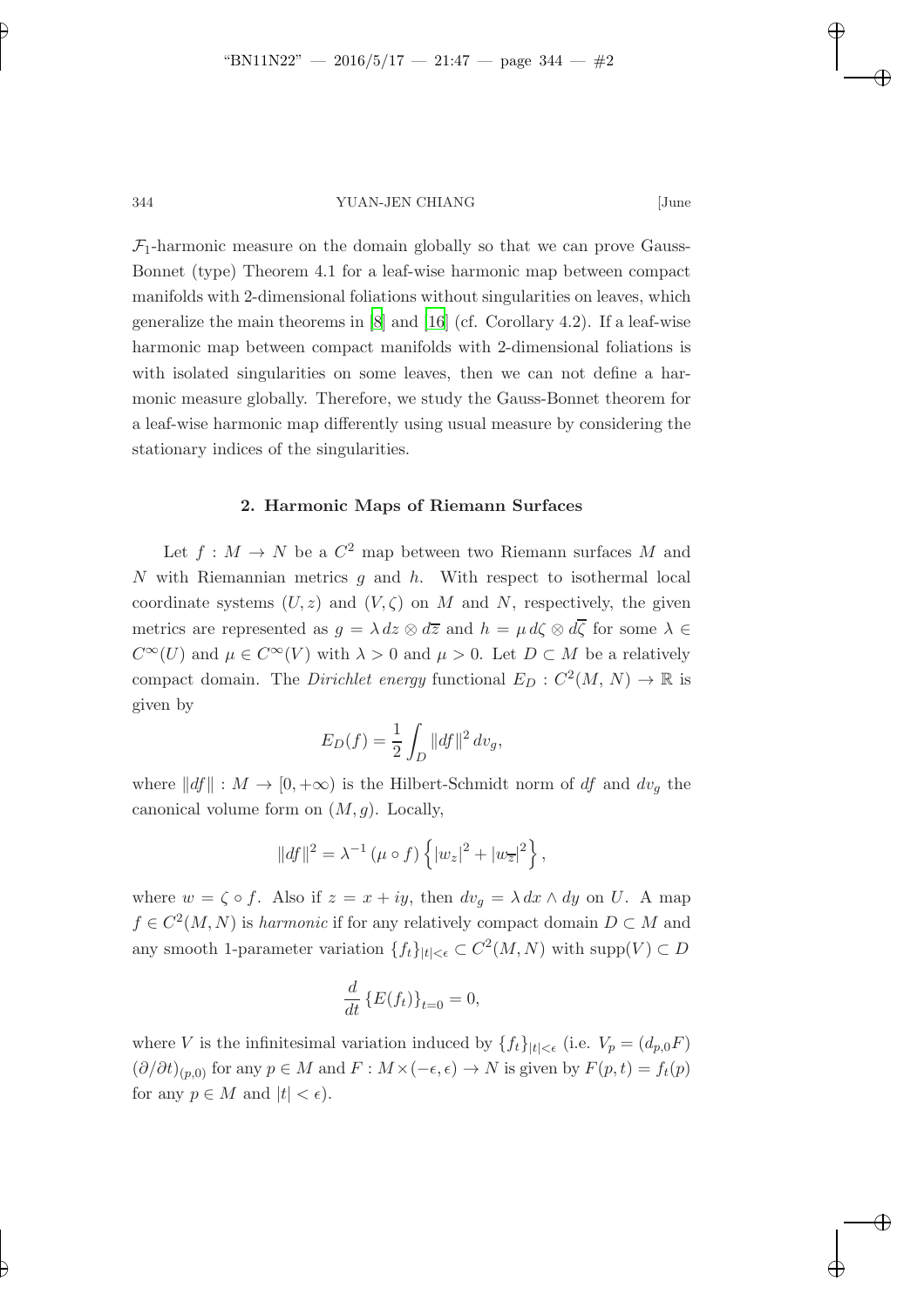Let  $\nabla$  and  $\nabla^N$  be the Levi-Civita connections of  $(M, g)$  and  $(N, h)$ , respectively. Let  $h^f = f^*h$  (or  $f^{-1}h$ ) and  $\nabla^f = f^{-1}\nabla^N$  be the Riemannian bundle metric and connection in the pullback bundle  $f^{-1}T(N) \to M$  induced by h and  $\nabla^N$ . For  $X \in \mathfrak{X}(M)$  we denote  $f_*X \in C^\infty(f^{-1}T(N))$  the section given by  $(f_*X)(p) = (d_p f)X_p$  for any  $p \in M$ . The second fundamental form of f is

$$
\beta_f(X,Y) = \nabla^f_X f_* Y - f_* \nabla_X Y, \quad X, Y \in \mathfrak{X}(M).
$$

The tension field of f is  $\tau(f) = \text{trace}_g(\beta_f) \in C(f^{-1}T(N))$ . Locally

$$
\tau(f) = \sum_{a=1}^{2} \beta_f(X_a, X_a),
$$

where  $X_1 = \lambda^{-1/2} \partial/\partial x$  and  $X_2 = \lambda^{-1/2} \partial/\partial y$ . The first variation formula (cf. [\[11](#page-14-0)]) is

$$
\frac{d}{dt} \{ E_D(f_t) \}_{t=0} = - \int_D h^f(V, \tau(f)) dv_g.
$$

Hence, a map  $f \in C^2(M, N)$  is harmonic if  $\tau(f) = 0$ , i.e. locally

<span id="page-2-0"></span>
$$
w_{z\overline{z}} + (\mu \circ f)^{-1} (\mu \circ f)_{\zeta \circ f} w_z w_{\overline{z}} = 0 \tag{2.1}
$$

on  $U$  (the domains  $U$  and  $V$  of the local charts are tacitly chosen such that  $f(U) \subset V$ ). Both the Dirichlet energy and harmonicity are known to be conformal invariants. We shall need the following lemma (cf.  $[13, 21]$  $[13, 21]$  $[13, 21]$ ) to prove Theorem 2.2.

**Lemma 2.1.** Let  $f : M \to N$  be a harmonic map between two Riemann surfaces. Then the  $(2,0)$  component of  $f^*h$  is a holomorphic quadratic differential on M locally given by

$$
Q = \phi \, dz \otimes dz = \lambda \, w_z \, \overline{w}_z \, dz \otimes dz. \tag{2.2}
$$

Moreover,  $\phi = 0$  if and only if f is  $\pm$  holomorphic. If f is harmonic non  $\pm$ holomorphic, then  $\phi(z) \neq 0$  and the zeros of  $w_z$  and  $w_{\bar{z}}$  are isolated of finite order.

**Proof.** Differentiating  $\phi = \lambda w_z \overline{w}_z$ , one finds

$$
\phi_{\overline{z}} = \lambda_w w_{\overline{z}} w_z \overline{w}_z + \lambda_{\overline{w}} \overline{w}_{\overline{z}} w_z \overline{w}_z + \lambda w_{z\overline{z}} \overline{w}_z + \lambda \overline{w}_{z\overline{z}} w_z,
$$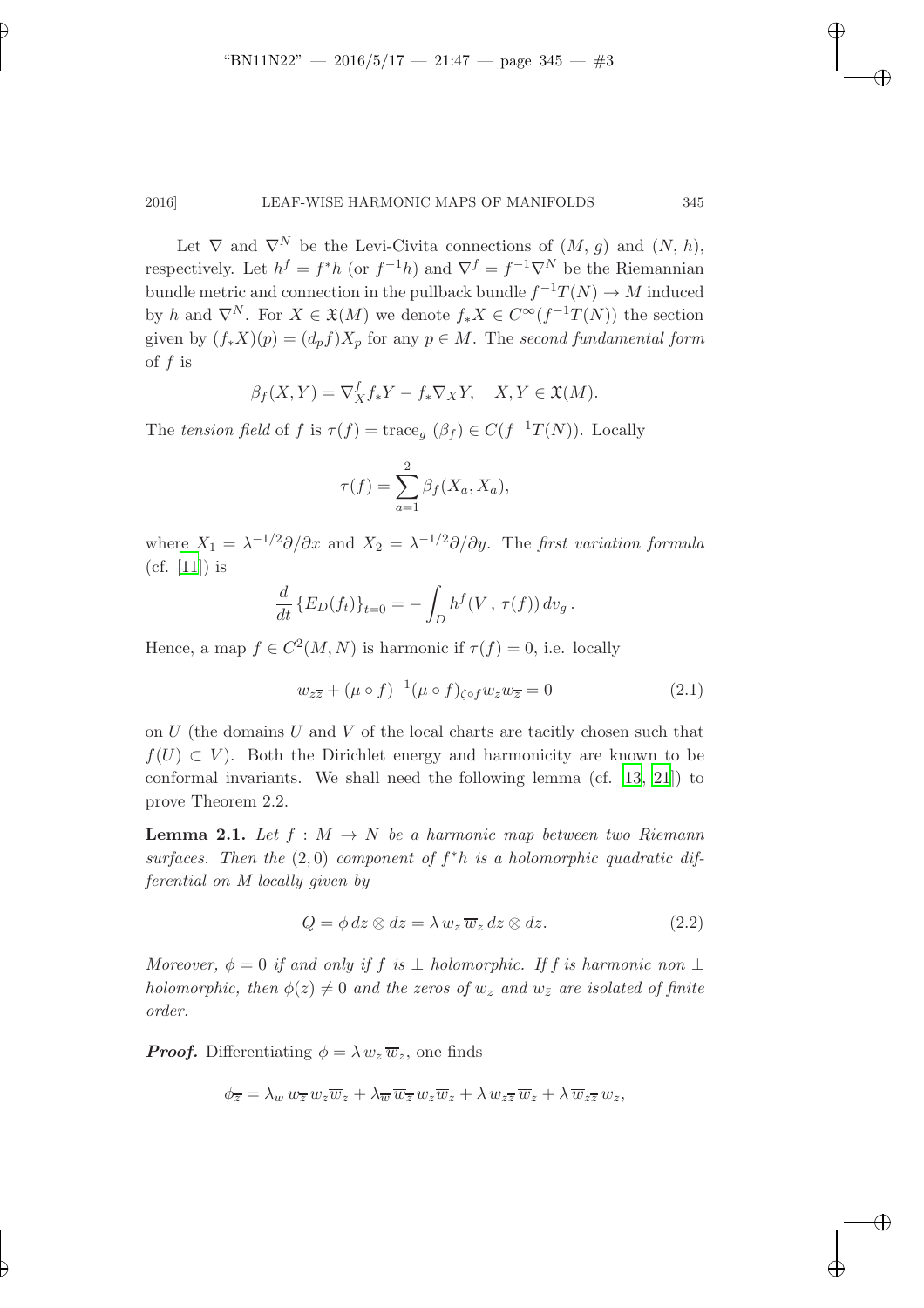where  $\lambda = \mu \circ f$  and  $w = \zeta \circ f$ . It may be rewritten as  $\phi_{\overline{z}} = \overline{w}_z H +$  $w_z$  H, where H denotes the left hand side of [\(2.1\)](#page-2-0). It is clear that f is  $\pm$ holomorphic if and only if  $\phi = 0$ . Recall that a function  $F : D \to \mathbb{C}$  defined on an open neighborhood  $D \subset \mathbb{C}$  of the origin has a zero of *infinite order* at  $z = 0$  if  $F(z) = o(|z|^m)$  as  $z \to 0$  for all  $m \ge 0$ . If  $w_z$  and  $w_{\overline{z}}$  have zeros of infinite order, then  $\phi = o(|z|^m)$  as  $z \to 0$  for all  $m \geq 0$ . Therefore,  $\phi = 0$ , and so f must be a  $\pm$  holomorphic map. Otherwise, if f is harmonic non  $\pm$ holomorphic, then  $\phi(z) \neq 0$  and the zeros of  $w_z$  and  $w_{\bar{z}}$  are isolated of finite  $\Box$ order.

**Theorem 2.2.** If  $f : M \to N$  is a harmonic non  $\pm$  holomorphic map between two Riemann surfaces, then

<span id="page-3-3"></span>
$$
w(z) = Az^m + o(|z|^m) \text{ for some } A \in \mathbb{C} \setminus \{0\} \text{ and } m \ge 1, \text{ or } (2.3)
$$

$$
w(z) = B\overline{z}^n + o(|z|^n) \text{ for some } B \in \mathbb{C} \setminus \{0\} \text{ and } n \ge 1, \text{ or } (2.4)
$$

$$
w(z) = C zk + D \overline{z}k + o(|z|k) for some C, D \in \mathbb{C} \setminus \{0\} and k \ge 1.
$$
 (2.5)

**Proof.** Let  $p \in M$  and let  $(U, z)$  and  $(V, \zeta)$  be the isothermal local coordinate systems on M and N such that  $p \in U$ ,  $f(U) \subset V$ ,  $z(p) = 0$  and  $\zeta(a) = 0$ where  $a = f(p)$ . Since  $f : M \to N$  is harmonic and g, h are analytic, f is analytic (cf. [\[11](#page-14-0)]). Therefore, we may expand  $w = \zeta \circ f$  in a power series

<span id="page-3-0"></span>
$$
w(z) = \sum_{i,j=0}^{\infty} a_{ij} z^i \overline{z}^j, \quad (a_{ij} \in \mathbb{C}),
$$
\n(2.6)

which converges in a neighborhood of  $z = 0$ . We first have  $a_{00} = 0$  (due to  $\zeta(a) = 0$ . Because  $w_z, w_{\overline{z}}$  and  $w_{z\overline{z}}$  are analytic (as w is analytic), and  $w_z$ and  $w_{\overline{z}}$  have isolated zeros of finite order by Lemma 2.1, we may choose a sufficiently small neighborhood of  $p$  (denoted again by  $U$ ) such that it avoids all zeros of  $w_z$  and  $w_{\overline{z}}$ . Then we can rewrite [\(2.1\)](#page-2-0) as

<span id="page-3-1"></span>
$$
(\mu \circ f)^{-1} (\mu \circ f)_{\zeta \circ f} = -w_{z\overline{z}} / (w_z w_{\overline{z}})
$$
 (2.7)

on U. As  $\mu^{-1} \mu_{\zeta}$  is analytic at a, it may be expanded in a power series

<span id="page-3-2"></span>
$$
\mu^{-1} \mu_{\zeta} = \sum_{k,\ell=0}^{\infty} b_{kl} \zeta^k \overline{\zeta}^{\ell} \quad (b_{k\ell} \in \mathbb{C}), \tag{2.8}
$$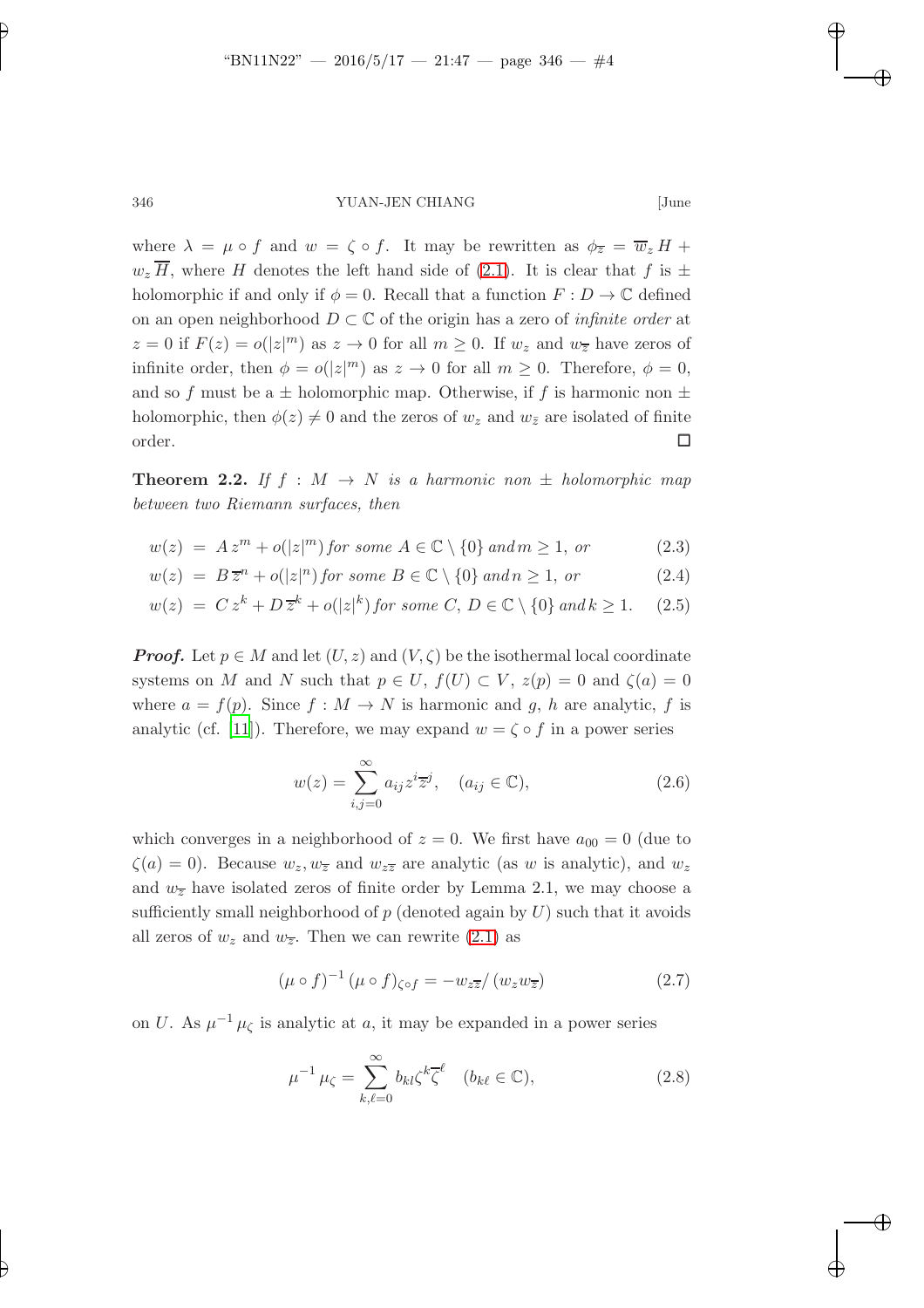which converges in a neighborhood of  $\zeta = 0$ . We assume that the complex coordinate  $\xi$  on the codomain of  $v = \mu^{-1}\mu_{\zeta}$  is chosen such that  $\xi(v(a)) = 0$ , it implies that  $b_{00} = 0$ . Substituting [\(2.6\)](#page-3-0) and [\(2.7\)](#page-3-1) into [\(2.8\)](#page-3-2), it yields to  $a_{11} = 0$ . If  $a_{10} \neq 0$ ,  $a_{01} = 0$ , then  $w(z)$  is in  $(2.3)$ ; if  $a_{10} = 0$ ,  $a_{01} \neq 0$ , then  $w(z)$  is in  $(2.4)$ ; if  $a_{10} \neq 0$ ,  $a_{01} \neq 0$ , then  $w(z)$  is in  $(2.5)$ . If  $a_{10} = a_{01} = 0$ , then we derive  $a_{21} = a_{12} = 0$  by [\(2.7\)](#page-3-1), and  $w(z)$  can be expressed in [\(2.3\)](#page-3-3),  $(2.4)$  or  $(2.5)$ , etc.

As a corollary to Theorem 2.2, it was shown by Eells and Wood [\[13\]](#page-14-9) as follows.

**Corollary 2.3.** If  $f : M \to N$  is harmonic non  $\pm$  holomorphic between Riemann surfaces, then

$$
w_z = Ez^{m-1} + o(|z|^{m-1}), \text{ for some } m \ge 1 \text{ and complex number } E \ne 0;
$$
  

$$
w_{\overline{z}} = F\overline{z}^{n-1} + o(|z|^{n-1}), \text{ for } n \ge 1 \text{ and } F \ne 0.
$$

## 3. Leaf-wise Harmonic Maps

Let F be a foliation on a Riemannian *n*-manifold  $(M, g)$ . Then F is defined by a cocycle  $\mathcal{U} = \{U_i, f_i, g_{ij}\}_{i \in I}$  modeled on a q-manifold  $N_0$  such that

- (1)  $\{U_i\}_{i\in I}$  is an open covering of M;
- (2)  $f_i: U_i \to N_0$  are submersions with connected fibres;
- (3)  $g_{ij}: N_0 \to N_0$  are local diffeomorphisms of  $N_0$  with  $f_i = g_{ij} f_j$  on  $U_i \cap U_j$ .

The connected components of the trace of any leaf of  $\mathcal F$  on  $U_i$  consist of the fibres of  $f_i$ . The open subsets  $N_i = f_i(U_i) \subset N_0$  form a q-manifold  $N = \mathbb{I} N_i$ , which can be considered as a transverse manifold of the foliation F. The pseudogroup  $\mathcal{H}_N$  of local diffeomorphisms of N generated by  $g_{ij}$  is called the holonomy pseudogroup of the foliated manifold  $(M, \mathcal{F})$  defined by the cocycle  $U$ . If the foliation  $\mathcal F$  is Riemannian for the Riemannian metric g, then it induces a Riemannian metric  $\bar{g}$  on N such that the submersions  $f_i$  are Riemannian submersions and the elements of the holonomy group are isometries.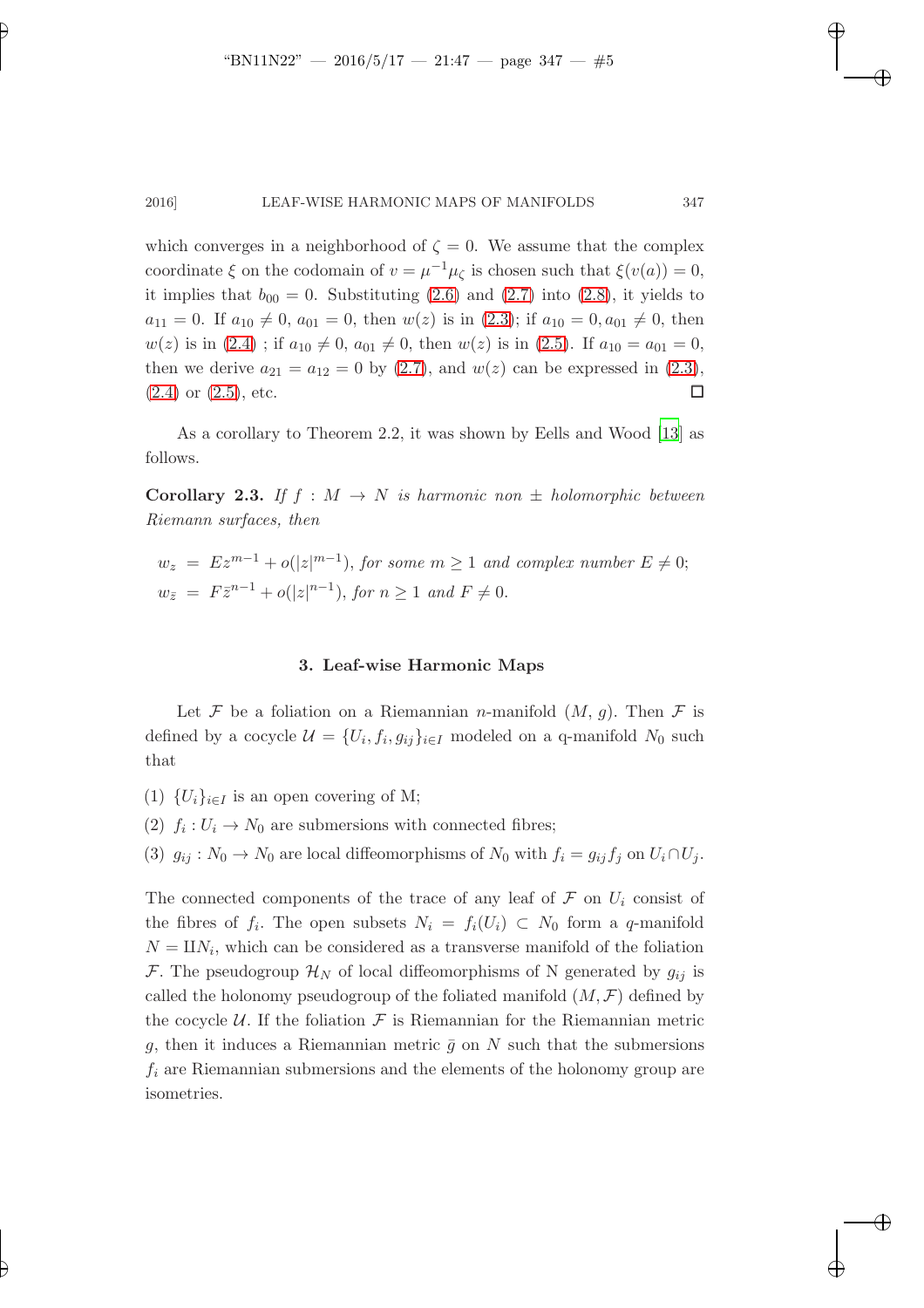Let  $\phi: U \to \mathbf{R}^p \times \mathbf{R}^q$ ,  $\phi = (\phi^1, \phi^2) = (x_1, \dots, x_p, y_1, \dots, y_q)$  be an adapted chart on a foliated manifold  $(M, \mathcal{F})$ . Then on U the vector fields ∂  $\frac{\partial}{\partial x_1},\ldots,\frac{\partial}{\partial x_n}$  $\frac{\partial}{\partial x_p}$  span the bundle TF tangent to the leaves of the foliation F, the equivalence classes of  $\frac{\partial}{\partial y_1}, \ldots, \frac{\partial}{\partial y_n}$  $\frac{\partial}{\partial y_q}$  denoted by  $\frac{\overline{\partial}}{\partial y_1}, \ldots, \frac{\overline{\partial}}{\partial y_q}$  $\frac{\partial}{\partial y_q}$ , span the normal bundle  $N(M,\mathcal{F}) = TM/T\mathcal{F}$ , which is isomorphic to the subbundle  $T\mathcal{F}^{\perp}$ . Please see more details about foliations in [\[19,](#page-14-11) [23](#page-14-12)].

We study the relationship between leaf-wise harmonic maps and harmonic maps between foliated Riemannian manifolds as follows.

**Theorem 3.1.** Suppose that  $(M_1, \mathcal{F}_1)$  and  $(M_2, \mathcal{F}_2)$  are two foliated Riemannian manifolds such that  $\mathcal{F}_1$  is minimal and  $\mathcal{F}_2$  is totally geodesic. If  $f:(M_1,\mathcal{F}_1)\rightarrow (M_2,\mathcal{F}_2)$  is leaf-wise harmonic and transversally harmonic, then f is harmonic.

**Proof.** Since the definitions of transversally harmonic map and harmonic map are local, we consider open subsets  $U_i \subset M_i$  and Riemannian submersions  $\phi_i: U_i \to \overline{U}_i$ ,  $i = 1, 2$ , such that the foliations on  $U_i$  are fibres of the submersions  $\phi_i: U_i \to \overline{U}_i$  and  $f(U_1) \subset U_2$ . Then there exists the unique map  $\bar{f}: \bar{U}_1 \to \bar{U}_2$  such that

$$
U_1 \xrightarrow{f} U_2
$$
  
\n
$$
\phi_1 \downarrow \qquad \phi_2 \downarrow
$$
  
\n
$$
\bar{U}_1 \xrightarrow{\bar{f}} \bar{U}_2
$$

Diagram 3.1.

commutes, where the vertical maps are Riemannian submersions. A map  $f:(M_1,\mathcal{F}_1)\rightarrow (M_2,\mathcal{F}_2)$  between two foliated Riemannian manifolds is transversally harmonic if and only if  $\bar{f}: \bar{U}_1 \to \bar{U}_2$  is harmonic locally (cf.  $[18, 7]$  $[18, 7]$ .

On a manifold  $M$  with a foliation  $\mathcal{F}$ , we can have another topology and smooth structure to take as open subsets of the set M open subsets of leaves (cf. [\[20](#page-14-13)]). Then the leaves of  $\mathcal F$  are connected components in this topology and the set M carries a differentiable structure compatible with this topology; we denote this manifold by  $M_{\mathcal{F}}$ . Moreover, a smooth map  $f:(M_1,\mathcal{F}_1)\rightarrow (M_2,\mathcal{F}_2)$  is foliated iff it induces a smooth map  $f:M_{\mathcal{F}_1}\rightarrow$  $M_{\mathcal{F}_2}$ . The map f is leaf-wise harmonic if  $\tau(\hat{f}) = 0$ .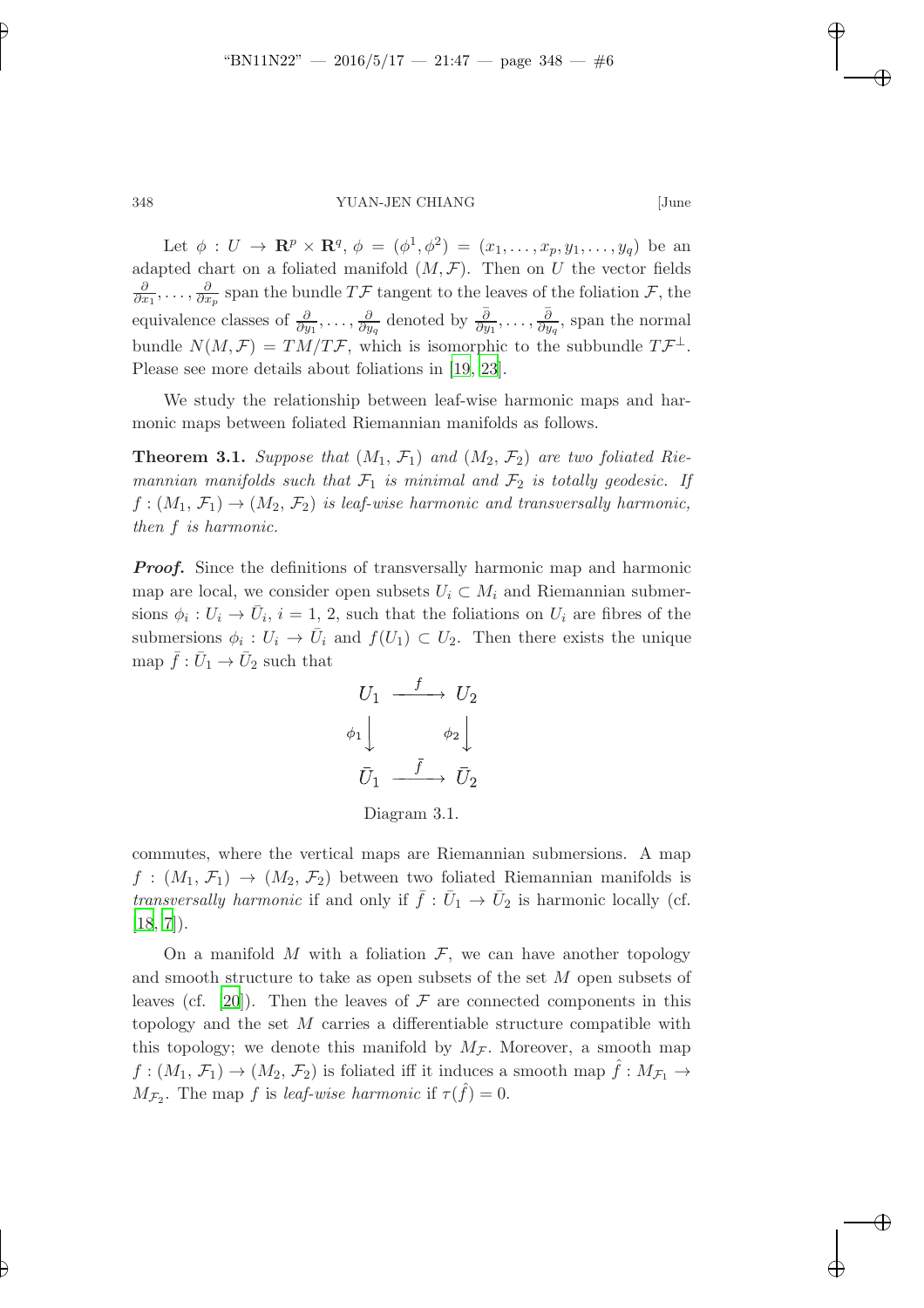If X is a vector tangent to a foliated manifold, denote  $\mathcal{H}(X)$  and  $\mathcal{V}(X)$ the orthogonal to and tangent to the leaves, respectively. Let  $B_i$  denote the second fundamental form and  $H_i$  denote the mean curvature vector fields of leaves of  $\mathcal{F}_i$ ,  $i = 1, 2$ , respectively. In Diagram 3.1, considering the vertical maps  $\phi_1$  and  $\phi_2$  are Riemannian submersions, we can apply [\[26](#page-14-14)] (eq. (6.10)) and obtain

$$
\tau(f) = \tau(\bar{f}) + trace_{T\mathcal{F}_1} f^*B_2 - f_*H_1 + \tau(\hat{f}).
$$
\n(3.1)

Since  $\mathcal{F}_1$  is minimal and  $\mathcal{F}_2$  is totally geodesic, the second and third terms vanish. If f is transversally harmonic  $(\tau(f))^H = \tau(\bar{f}) = 0$  and leaf-wise harmonic  $(\tau(f)^V = \tau(\hat{f}) = 0)$ , then it implies  $\tau(f) = 0$ .

In particular, if  $f : (M_1, \mathcal{F}_1) \rightarrow (M_2, \mathcal{F}_2)$  is leaf-wise harmonic and transversally harmonic between two manifolds with 2-dimensional foliations such that  $\mathcal{F}_1$  is minimal and  $\mathcal{F}_2$  is totally geodesic, then f is harmonic.

We review a small part of the main results of Garnett [\[14,](#page-14-15) [15\]](#page-14-16), which is useful to study Gauss-Bonnet type theorem. Let  $\mathcal F$  be any foliation on a compact manifold  $M$  equipped with a Riemannian metric  $q$  on its tangent bundle. We may assume that  $\mathcal F$  and the Riemannian metric are of class  $C^3$ . We can use the Laplace operators of the leaves to construct a global operator  $\triangle^{\mathcal{F}}$  defined on functions  $u : M \to \mathbb{R}$  that are  $C^2$  along the leaves:

$$
\Delta^{\mathcal{F}} u(x) = \Delta_{L(x)} u_{|L(x)}(x), \tag{3.2}
$$

where  $L(x)$  is the leaf through x and  $\Delta_{L(x)}$  is the Laplace operator of the Riemannian manifold  $L(x)$  with respect to its Riemannian metric induced by  $g$ .

**Definition 3.2.** A measure  $\mu$  on  $(M, g)$  is called F-harmonic, if for every continuous function  $u : M \to R$  which is  $C^2$  along the leaves, the integral  $\int \Delta^{\mathcal{F}} u \, d\mu$  is zero.

# Theorem 3.3 ([\[14,](#page-14-15) [15](#page-14-16)]).

- (1) A compact foliated manifold  $(M, g)$  always admits a non-trivial  $\mathcal F$ -harmonic measure.
- (2) A measure  $\mu$  is F-harmonic if and only if in any disintegrated open set,  $\mu$ can be disintegrated as a transversal sum of leaf measure, where every leaf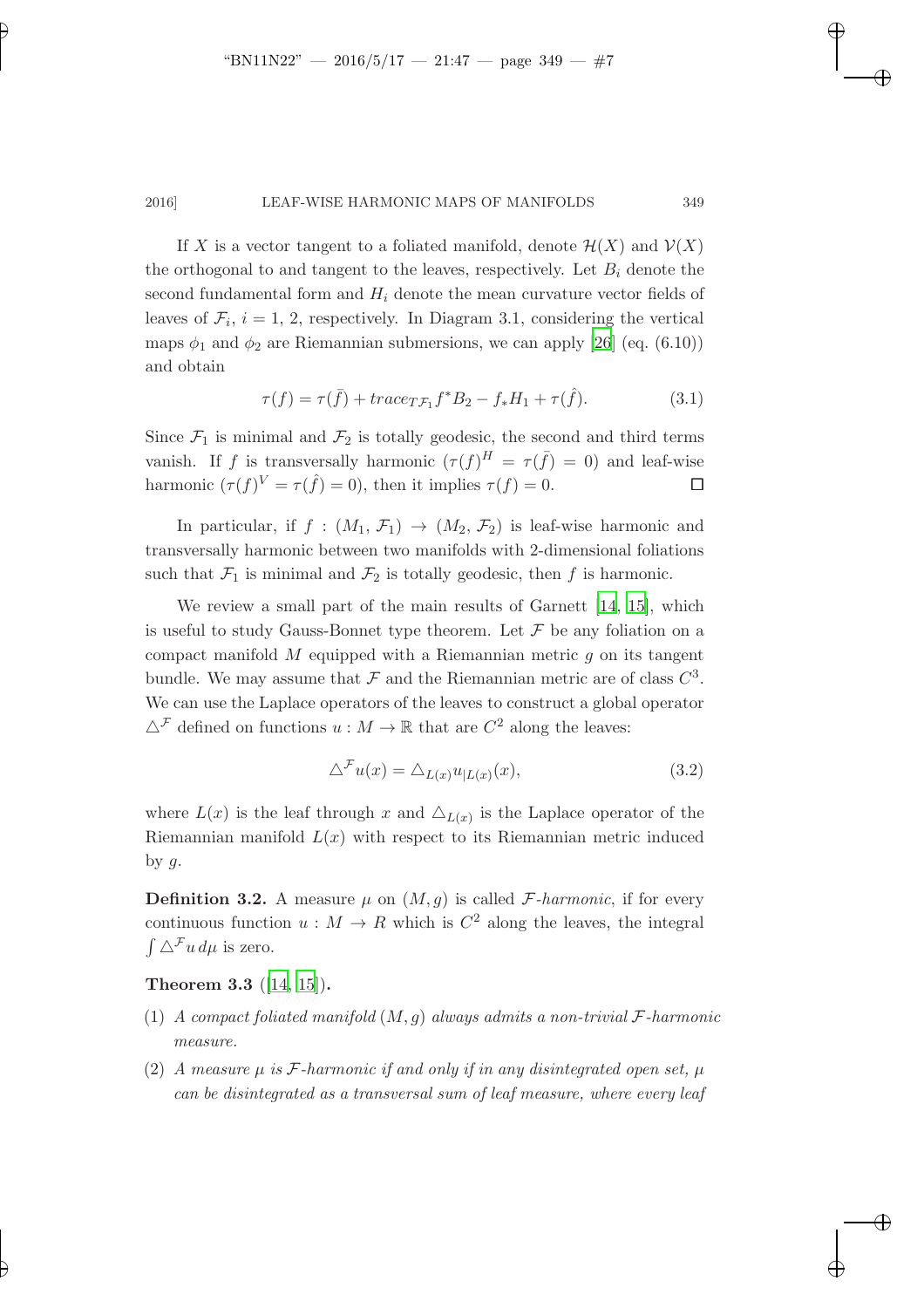measure is a positive harmonic function times the Riemannian volume of the leaf.

- (3) The measure on M obtained by combination of a transverse invariant measure and the volume along the leaves is always F-harmonic. These special F-harmonic measures are "completely invariant measures."
- (4) Suppose that  $\mu$  is an F-harmonic measure such that for  $\mu$  almost every point x, the universal covering space  $L(x)$  of  $L(x)$  has no non-constant positive harmonic functions. Then  $\mu$  is completely invariant.

Notice that the positive harmonic function changes by a positive multiplicative constant when one changes the distinguished open set. Also, the harmonic functions are constants if and only if the measure  $\mu$  is the combination of a transverse invariant measure and the volume along the leaves.

#### 4. Gauss-Bonnet Theorem

Let  $f:(M_1,\mathcal{F}_1,g)\to (M_2,\mathcal{F}_2,h)$  be a foliated map between two foliated Riemannian manifolds. When both foliated Riemannian manifolds  $M_1$  and  $M_2$  are considered as disjoint unions of leaves, the definition of a leaf-wise harmonic map in section two is equivalent to the following definition of a leafwise harmonic map between two manifolds with 2-dimensional foliations. A map  $f : (M_1, \mathcal{F}_1, g) \to (M_2, \mathcal{F}_2, h)$  between two foliated Riemannian manifolds is a leaf-preserving map if it has the property that  $df(T\mathcal{F}_1) \subset T\mathcal{F}_2$ . A map  $f : (M_1, \mathcal{F}_1) \to (M_2, \mathcal{F}_2)$  is a *leaf-wise harmonic map* between two manifolds with 2-dimensional foliations, if  $f : (M_1, \mathcal{F}_1 \rightarrow (M_2, \mathcal{F}_2)$  is a foliated leaf-preserving map between two manifolds with 2-dimensional foliations which sends a 2-dimensional leaf  $L_1$  of  $\mathcal{F}_1$  into a 2-dimensional leaf  $L_2$ of  $\mathcal{F}_2$ , as f restricted to each leaf, still denoted by  $f: L_1 \to L_2$ , is harmonic.

Suppose that  $M_1$  and  $M_2$  are disjoint unions of leaves. Let  $f : (M_1, \mathcal{F}_1) \rightarrow$  $(M_2, \mathcal{F}_2)$  be a leaf-wise harmonic map between two compact Riemannian manifolds with 2-dimensional foliations, which sends a 2-dimensional leaf  $L_1$ of  $\mathcal{F}_1$  into a 2-dimensional leaf  $L_2$  of  $\mathcal{F}_2$ , as f restricted to each leaf, still denoted by  $f: L_1 \to L_2$ , is harmonic. The Jacobian  $J = \frac{\lambda}{\sigma}$  $\frac{\lambda}{\sigma}(|w_z|^2 - |w_{\bar{z}}|^2)$  of a harmonic map  $f: L_1 \to L_2$  may be positive, or negative, or zero by Theorem 2.2. A point  $p \in D$  is a *singular point* iff the Jacobian J vanishes at p. A point p is a stationary point iff  $w_z = w_{\bar{z}} = 0$  (since  $df(x) = w_z dz + w_{\bar{z}} d\bar{z} = 0$ ,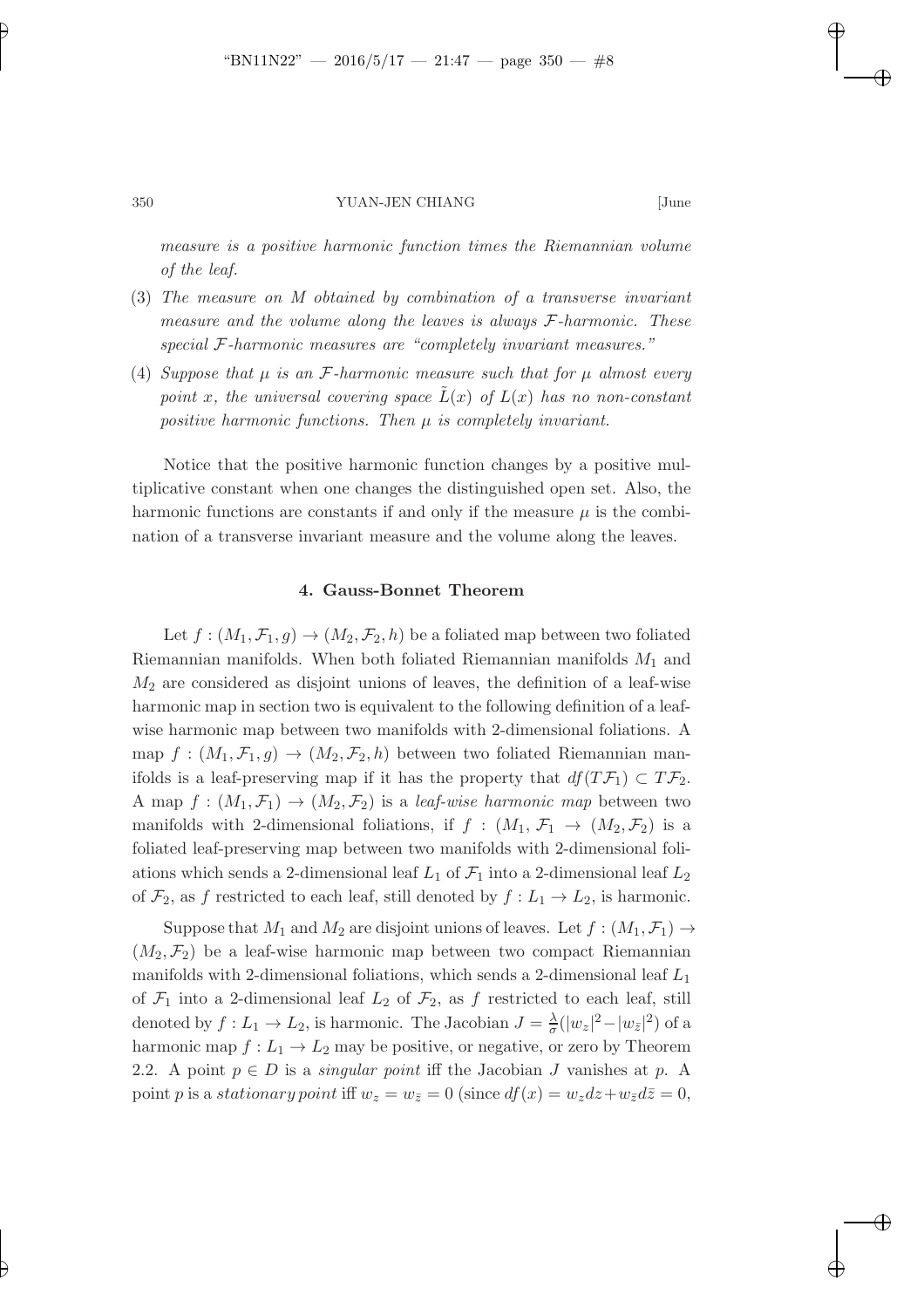z is the local coordinate of p). When J is zero,  $f$  may have isolated singularities (i.e., isolated stationary points), or non-isolated singularities. Wood [\[24](#page-14-17)] studied the singularities of harmonic maps between surfaces, and Smith [\[22](#page-14-18)] constructed a harmonic non  $\pm$  holomorphic map from a torus into a sphere, which exhibited collapsed lines. We shall not consider this degenerated case here. From now on, we assume that  $f: L_1 \to L_2$  is a harmonic map with isolated stationary points.

Since  $f : M_1 \to M_2$  is a leaf-preserving harmonic map with isolated stationary points, the pull-back metric on a pull-back leaf  $L(x) \subset f^{-1}L(f(x))$ is

<span id="page-8-0"></span>
$$
f^*h = \lambda w_z \bar{w}_z dz^2 + \lambda w_z \bar{w}_{\bar{z}} dz d\bar{z} + \lambda w_{\bar{z}} \bar{w}_z d\bar{z} dz + \lambda w_{\bar{z}} \bar{w}_{\bar{z}} d\bar{z}^2
$$
  
\n
$$
= [\lambda w_z \bar{w}_z + \lambda (|w_z|^2 + |w_{\bar{z}}|^2]) + \lambda w_{\bar{z}} \bar{w}_{\bar{z}}] dx^2 + [2i\lambda w_z \bar{w}_z - 2i\lambda w_{\bar{z}} \bar{w}_{\bar{z}}] dx dy
$$
  
\n
$$
+ [-\lambda w_z \bar{w}_z + \lambda (|w_z|^2 + |w_{\bar{z}}|^2) - \lambda w_{\bar{z}} \bar{w}_{\bar{z}}] dy^2
$$
(4.1)  
\n
$$
= [2Re \phi(z) + \lambda (|w_z|^2 + |w_{\bar{z}}|^2)] dx^2 - 4Im \phi(z) dx dy
$$
  
\n
$$
+ [-2Re \phi(z) + \lambda (|w_z|^2 + |w_{\bar{z}}|^2)] dy^2,
$$

where  $Re\phi$  and  $Im\phi$  are harmonic functions on  $L(x) - S$ , and  $S = \{x \in$  $L(x)|w_z = w_{\bar{z}} = 0$  is a set of finite isolated stationary points  $(L(x))$  is assumed compact).

**Theorem 4.1.** Suppose that  $f : (M_1, \mathcal{F}_1, g) \to (M_2, \mathcal{F}_2, h)$  is a leaf-wise harmonic map between compact manifolds with 2-dimensional foliations (i.e. manifolds foliated by Riemann surfaces) without singularities on leaves. Denote by  $\kappa(x)$  the Gauss curvature of the pull-back leaf through x with respect to the pull-back metric  $g_1 = f^*h$ . If the set of spherical leaves is harmonic measure-negligible, then  $\int \kappa(x) d\mu$  is non-positive.

**Proof.** The given map  $f : (M_1, \mathcal{F}_1, g) \to (M_2, \mathcal{F}_2, h)$  is a leaf-wise harmonic map between compact manifolds foliated by Riemann surfaces without singularities on leaves. Let  $h$  be the restriction of the Riemannian metric to  $T\mathcal{F}_2$ , the pull-back metric  $g_1 = f^*h$  does not vanish  $(S = \emptyset)$  on the pullback leaf  $L(x)$ . It follows from  $(4.1)$  that  $(1)$  if the restricted map of each full-back leaf is holomorphic (resp. anti-holomorphic), then [\(4.1\)](#page-8-0) reduces to  $g_1 = f^* h = \lambda |w_z|^2 dz d\bar{z}$  (resp.  $\lambda |w_{\bar{z}}|^2 dz d\bar{z}$ ) which is Riemannian and hermitian on each pull-back leaf  $L(x)$  of  $\mathcal{F}_1$ . (2) If the restricted map of each leaf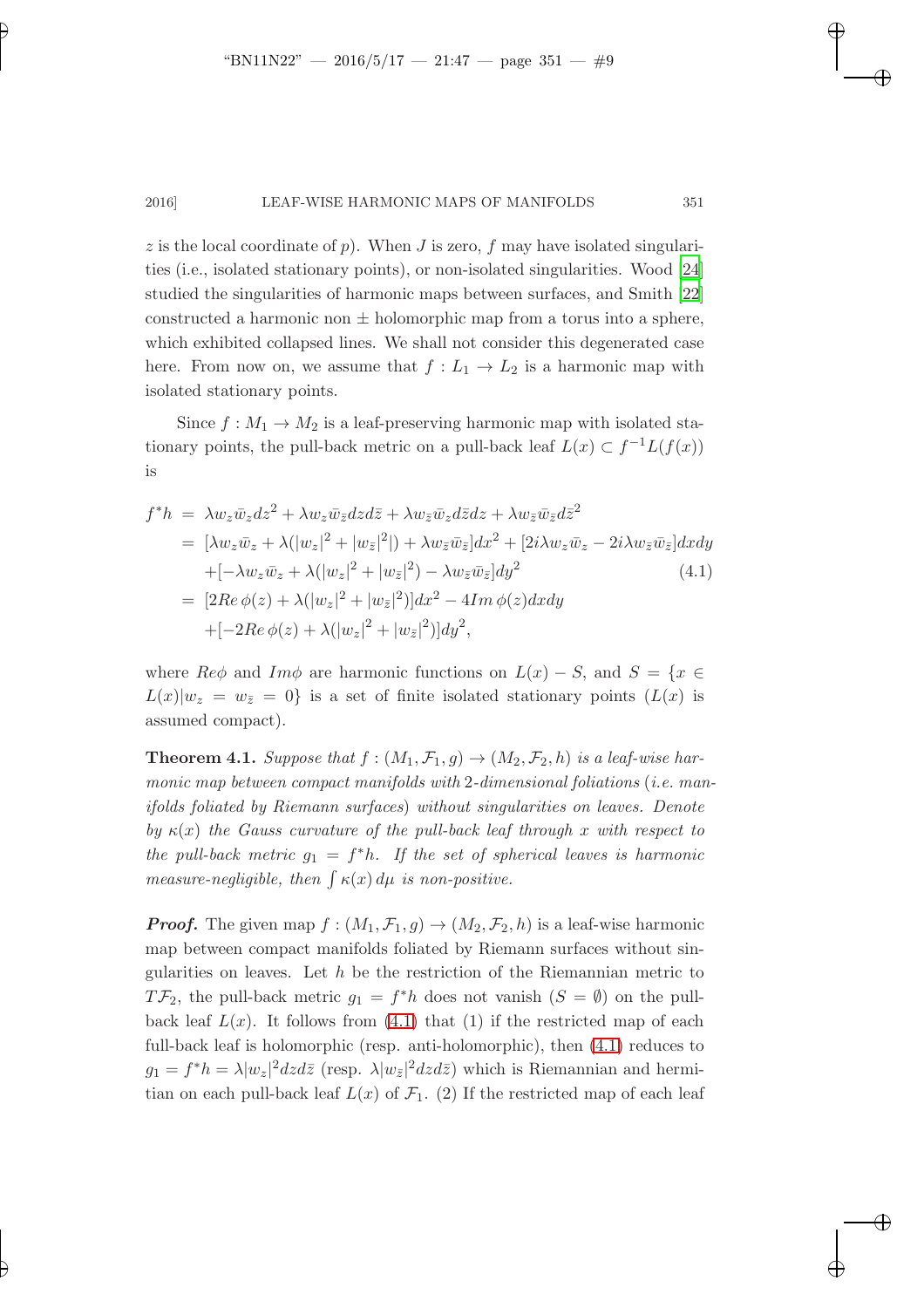is harmonic non  $\pm$ holomorphic, then by Theorem 2.2,  $g_1 = f^*h$  is Riemannian, but not necessarily hermitian on each full-back leaf  $L(x)$  of  $\mathcal{F}_1$ . We can use the Laplace operators of the pull-back leaves to construct a global operator  $\Delta^{\mathcal{F}_1}$  defined on functions  $u : M_1 \to \mathbb{R}$  that are  $C^2$  along the leaves:

$$
\Delta^{\mathcal{F}_1} u(x) = \Delta_{L(x)} u(x)_{|L(x)},\tag{4.2}
$$

where  $L(x)$  is the pull-back leaf of  $\mathcal{F}_1$  through x,  $L(f(x))$  is the leaf  $\mathcal{F}_2$ through  $y = f(x)$ , and  $\triangle_{L(x)}$  is the Laplace operator of the leaf  $L(x)$  (viewed as a Riemannian manifold  $(L(x), g_1)$ ). By Theorem 3.3, there exists a nontrivial  $\mathcal{F}_1$ -harmonic measure  $\mu$  on  $M_1$  with respect to  $g_1$ , and so  $\int \Delta^{\mathcal{F}_1} u d\mu$ is zero, or equivalently,

$$
\int \Delta_{L(x)} u_{|L(x)}(x) d\mu = 0,
$$
\n(4.3)

for every continuous function  $u : M_1 \to \mathbb{R}$  which is  $C^2$  along the  $\mathcal{F}_1$ -leaves.

Let  $\kappa(x)$  be the Gaussian curvature at x of the pull-back leaf  $L(x)$ through x with respect to the pull-back metric  $g_1 = f^*h$ . The technique is to change the pull-back metric conformally along the pull-back leaf of  $\mathcal{F}_1$  to generate a new metric of constant negative curvature, which can be fulfilled by a well-known fact that the harmonicity of f between Riemann surfaces is conformally invariant by Eells-Sampson [\[11](#page-14-0)]. Recall that the pullback metric  $g_1 = f^*h$  is Riemannian and non-vanishing on the pull-back leaf  $L(x)$  through x. By the uniformization theorem, there are three possibilities: (a)  $L(x)$  is a sphere; (b) the universal covering space  $\tilde{L}$  of L is conformal equivalent to the Euclidean plane  $\mathbb{R}^2$ ; (c) the universal covering space  $\tilde{L}$  of L is conformal equivalent to the Poincaré disc  $\mathbb{D}^2$ . One can divide  $M_1$  into three  $\mathcal{F}_1$ -saturated sets:  $M_1 = B_1 \cup B_2 \cup B_3$ , where  $B_1$  (resp.  $B_2$ ,  $B_3$ ) is the set of points such that  $\tilde{L}$  is conformally equivalent to  $S^2$  (resp.  $\mathbb{R}^2$ ,  $\mathbb{D}^2$ ). For simplicity, one may assume that either  $\tilde{L}$  is conformally equivalent to  $\mathbb{R}^2$  for  $\mu$ -almost every x or  $\tilde{L}$  is conformally equivalent to  $\mathbb{D}^2$  for  $\mu$ -almost every x. Since the set of spherical leaves is measure-negligible, one can write  $\mu$  as  $\mu_2$ on  $B_2$  plus  $\mu_3$  on  $B_3$ . If one shows that  $\int \kappa d\mu_2$  and  $\int \kappa d\mu_3$  are non-positive, then the theorem follows by linearity. Firstly, if  $\tilde{L}(x)$  is conformal equivalent to  $\mathbb{R}^2$  for  $\mu$  almost every x, then the proof of the theorem is similar to Connes' proof [\[8](#page-14-7)], since the harmonic measure  $\mu$  is completely invariant by Theorem 3.3 (4).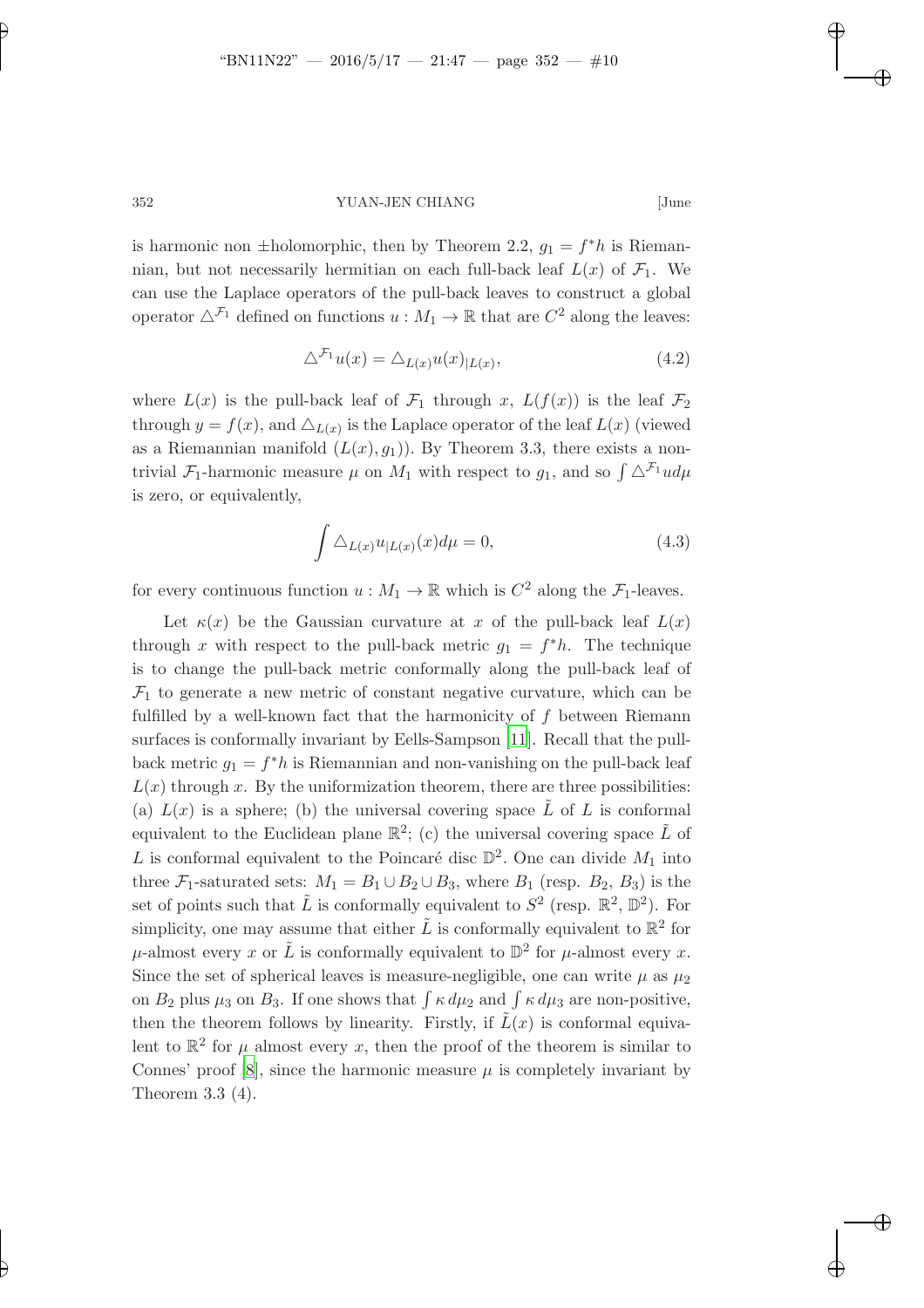Secondly, we show that if  $\tilde{L}(x)$  is conformal equivalent to  $\mathbb{D}^2$  for  $\mu$  almost every  $x$ , then the theorem holds. Note that the conformal equivalence between  $\tilde{L}$  and  $\mathbb{D}^2$  is unique up to the isometries of  $\mathbb{D}^2$ . Moreover, the pullback of the Poincare metric of  $\mathbb{D}^2$  is a well-defined metric on  $\tilde{L}$  which is invariant by the covering transformations of the covering  $\tilde{L} \to L$ . Therefore, there is a unique smooth function  $u : L \to \mathbb{R}$  such that the metric  $\exp(2u)g_1$ is complete and has curvature  $-1$ . If  $g_1 = f^*h$  is a metric on a surface L with curvature  $\kappa(x)$ , then it is known that the curvature  $\kappa_1(x)$  of the metric  $\exp(2u)g_1$  is given by

<span id="page-10-0"></span>
$$
\kappa_1 = \exp(-2u)(\kappa - \Delta u),\tag{4.4}
$$

where  $u: L \to \mathbb{R}$  is any smooth function, and  $\triangle$  is the Laplace operator with respect to the metric  $q_1$ . In [\[16](#page-14-8)], it showed that: Let  $B \subset M_1$  be a closed  $\mathcal{F}_1$ -saturated set of non-spherical leaves, and let  $u : B \to \mathbb{R} \cup \{-\infty\}$  be a map. If  $\tilde{L}$  is conformally equivalent to  $D^2$ ,  $u_{|L(x)}$  is the unique function so that  $\exp(2u_{L(x)})g_{1|L(x)}$  is complete and has curvature  $-1$ . Then u is upper semi-continuous and smooth along leaves of  $\mathcal{F}_1$ . Furthermore, the gradient  $\nabla^{\mathcal{F}_1}$  along the leaves is bounded on B.

Thus we have  $-1 = \exp(-2u(x)(\kappa(x) - \Delta^{\mathcal{F}_1}u(x))$ , if we apply [\(4.4\)](#page-10-0) leaf by leaf to the above defined function u. It implies that  $\kappa(x) = \Delta^{\mathcal{F}_1} u(x)$  –  $\exp(2u(x))$ . This formula holds  $\mu$  almost everywhere, since we assume that  $u(x) \neq -\infty$  almost everywhere (if  $\tilde{L}$  is conformally equivalent to  $\mathbb{R}^2$ ,  $u(x) = -\infty$ ). Note that u is upper semi-continuous and bounded on B, and so  $\exp(2u(x))$  is a positive bounded function on B. Therefore,  $\Delta^{\mathcal{F}_1}$  is also bounded since  $\kappa$  is a continuous function. Hence,  $\exp(2u)$  and  $\Delta^{\mathcal{F}_1}$  are  $\mu$ -integrable, and we arrive at

$$
\int \kappa \, d\mu = \int \Delta^{\mathcal{F}_1} u d\mu - \int \exp(2u) d\mu \le \int \Delta^{\mathcal{F}_1} u \, d\mu,
$$

where  $u$  is continuous and smooth along the leaves. Consequently, the integral  $\int \Delta^{\mathcal{F}_1} u \, d\mu$  is zero (since  $\mu$  is a  $\mathcal{F}_1$ -harmonic measure), and we conclude the result.  $\Box$ 

In particular, take f as an identity map id :  $(M, \mathcal{F}) \rightarrow (M, \mathcal{F})$  in Theorem 4.1 such that  $\mathcal F$  admits a transverse invariant measure. Then the following corollary (1) is a main theorem obtained by Connes in [\[8](#page-14-7)].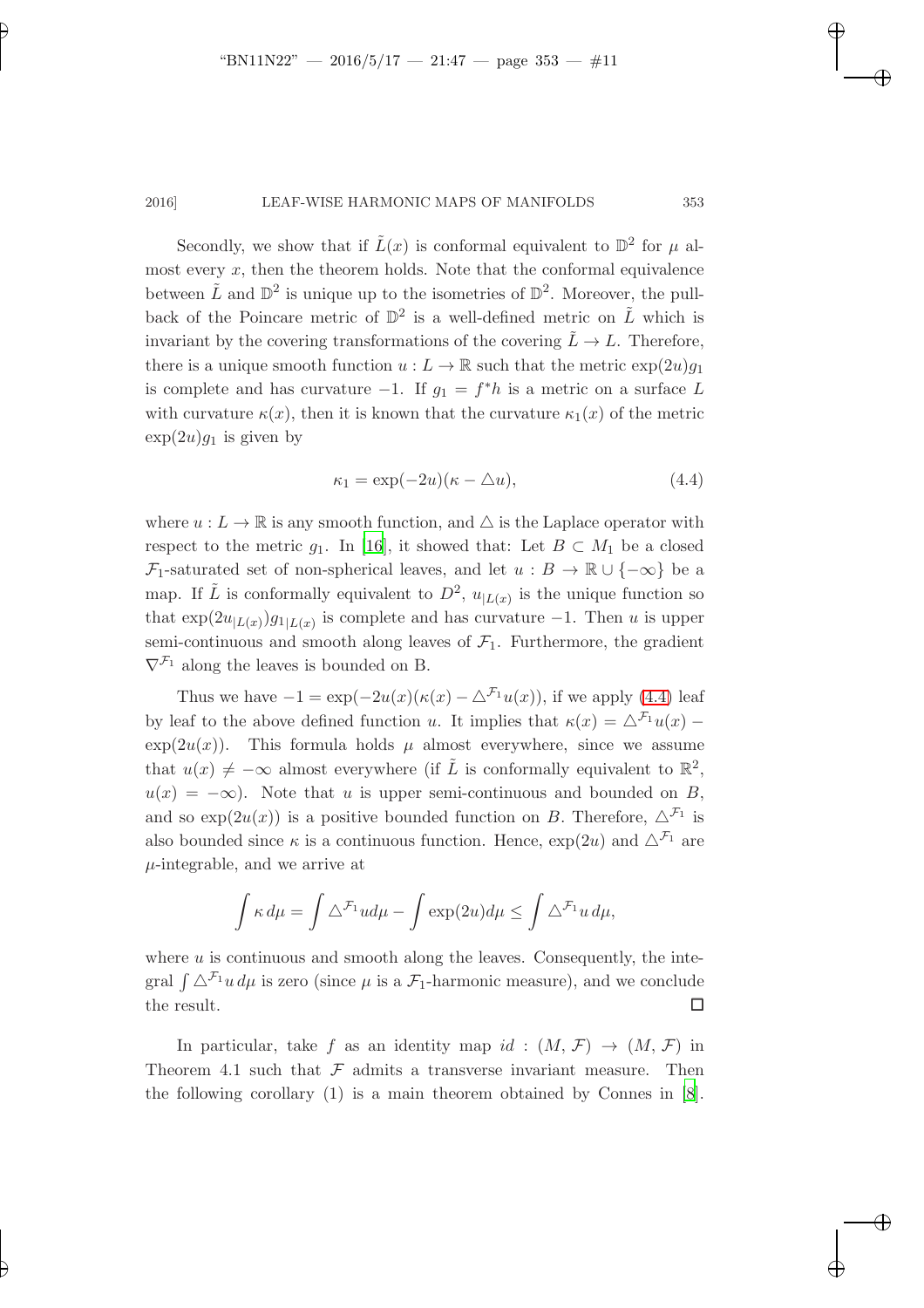Similarly, let f be an identity map  $id : (M, \mathcal{F}) \to (M, \mathcal{F})$  such that M admits a  $\mathcal{F}\text{-}h$ armonic measure. Then (2) is a main theorem proved by Ghys [\[16\]](#page-14-8), which generalizes Connes' theorem since a transverse invariant measure is a special  $\mathcal{F}\text{-harmonic measure by Theorem 3.3.}$ 

**Corollary 4.2.** (1) Let  $\mathcal F$  be an oriented 2-dimensional foliation on a compact manifold M which admits a transverse invariant measure. Denote by  $\kappa(x)$  the Gaussian curvature of the leaf  $L(x)$  through x. If the set of spherical leaves is transverse invariant measure-negligible, then  $\int k d\mu$  is non-positive. (2) Let  $\mathcal F$  be an oriented 2-dimensional foliation on a compact manifold  $M$ . Choose a Riemannian metric on the tangent bundle of  $\mathcal F$  such that  $\mu$  is an F-harmonic measure. If the set of spherical leaves is  $\mu$ -negligible, then  $\int k d\mu$ is non-positive.

Suppose that  $f : (M_1, \mathcal{F}_1) \to (M_2, \mathcal{F}_2)$  is a leaf-wise harmonic map between compact manifolds with 2-dimensional foliations (Riemann surfaces) with isolated stationary points on some leaves (assumed compact). Then the pull-back metric  $g_1 = f^*h$  vanishes at finite isolated stationary points on some pull-back leaves. Therefore, we can not define an  $\mathcal{F}_1$ -harmonic measure  $\mu$  on  $M_1$  globally with respect to  $g_1$ . In this case, we deal with the Gauss-Bonnet formula using usual measure differently from the preceding case. We consider the restriction of  $f$  to leaves (Riemann surfaces), still denoted by  $f: L_1 \to L_2$ , is harmonic. Let D be a compact smooth domain bounded by a piece-wise smooth curve  $\gamma$  in the leaf  $L_1$ , z be a local coordinate at a point  $p \in D$ , and w be a local coordinate at the image point  $a = f(p)$ . In terms of the local coordinate  $w = re^{i\phi}$ , let  $h = \lambda dw d\overline{w}$  be a hermitian metric on  $L_2$ . Set  $\lambda = \mu^2$  and

$$
\Theta = -d\phi + i(\partial - \bar{\partial})log\mu.
$$
\n(4.5)

Then we have  $d\Theta = \kappa \Omega$ , where  $\Omega = \frac{i}{2}\mu^2 dw \wedge d\bar{w}$  is the area element, and

$$
\kappa = -\left(\frac{4}{\mu^2}\right) \frac{\partial^2 log\mu}{\partial w \partial \bar{w}}.\tag{4.6}
$$

is the Gaussian curvature with respect to the hermitian metric  $h = \mu^2 dw d\bar{w}$ on  $L_2$ .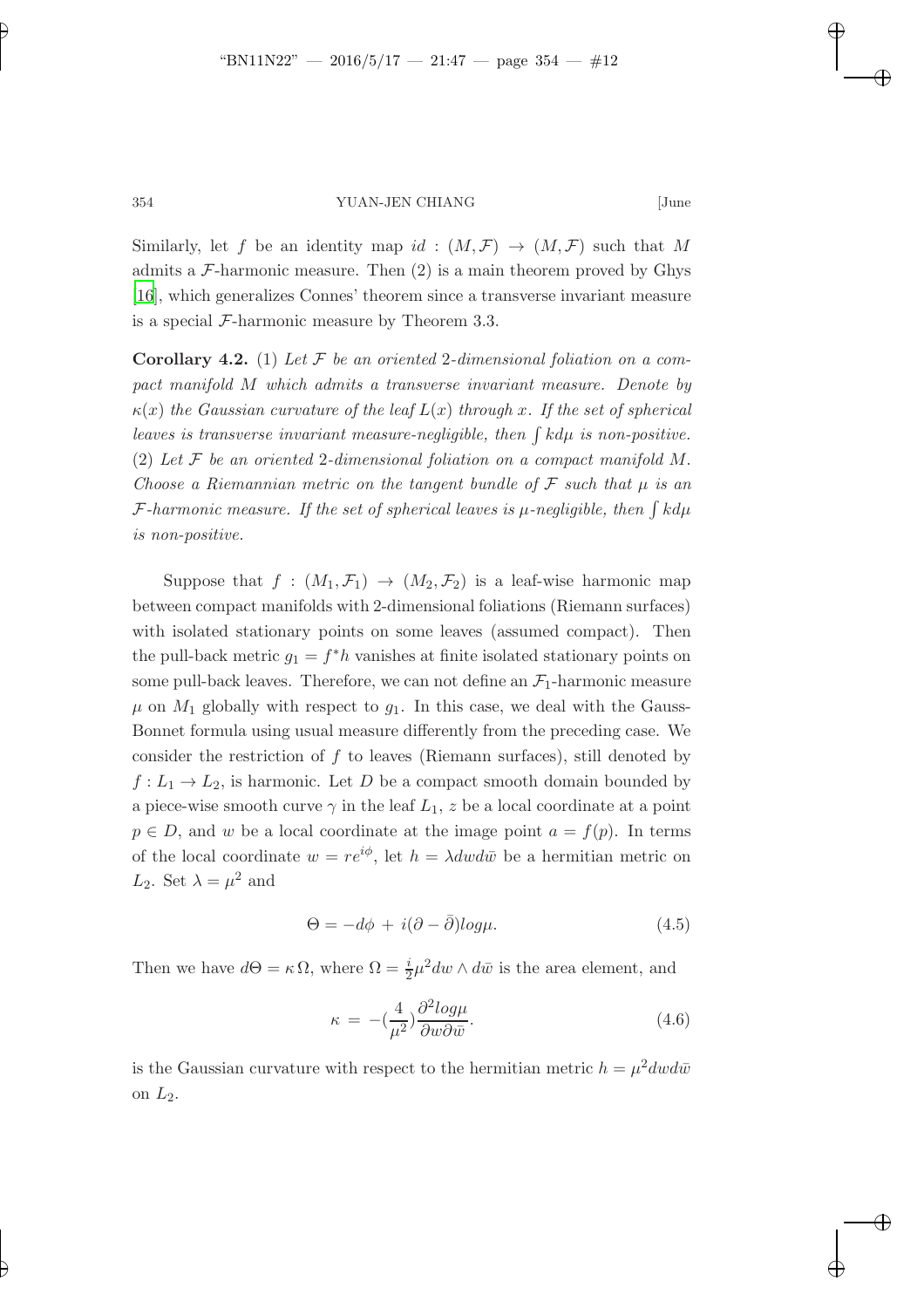**Proposition 4.3** ([\[5](#page-13-2)]). If  $f : D \subset L_1 \rightarrow L_2$  is a harmonic non  $\pm$  holomorphic map between compact Riemann surfaces of Jacobian  $J \geq 0$  (resp.  $J \leq 0$ ) with isolated stationary points, then

<span id="page-12-0"></span>
$$
2\pi \chi(D) + \int_{\gamma} \Theta + 2\pi \sum_{i=1}^{n} (n(p_i, a) - 1) = \int_{f(D)} \kappa \, \Omega, \tag{4.7}
$$

where  $\chi(D)$  is the Euler characteristic of D,  $n(p_i, a) - 1$  (resp.  $-n(p_i, a) + 1$ ),  $i = 1, \ldots, n$ , are the stationary indices of f. (Note that if  $f: L_1 \to L_2$  is  $\pm$ holomorphic, then f is automatically of  $J \geq 0$  (resp.  $J \leq 0$ ) with isolated stationary points and  $(4.7)$  holds  $(cf. [1, 25])$  $(cf. [1, 25])$  $(cf. [1, 25])$  $(cf. [1, 25])$  $(cf. [1, 25])$ .

Recall that  $f : (M_1, \mathcal{F}_1) \to (M_2, \mathcal{F}_2)$  is a leaf-wise harmonic map between compact manifolds foliated by Riemann surfaces of Jacobian  $J \geq 0$ (resp.  $J \leq 0$ ) with isolated stationary points on some leaves. We consider the restriction of f to compact Riemann surfaces, still denoted by  $f: L_1 \to L_2$ , is harmonic. Let  $p_1, \ldots, p_n$  be a set of finite isolated stationary points of f at a point a in a leaf  $L_2$  of  $\mathcal{F}_2$ . (1) If  $p_1, \ldots, p_n$  all lie in the same pull-back leaf  $L_j \subset f^{-1}L_2$  for some j, we consider the harmonic map restricted to the pull-back leaf  $f: D_j \subset L_j \to L_2$  of  $J \geq 0$  (resp.  $J \leq 0$ ) with isolated stationary points. Thus by Proposition 4.3 we have

<span id="page-12-1"></span>
$$
2\pi \chi(D_j) + \int_{\gamma} \Theta + 2\pi \sum_{i=1}^{n} (n(p_i, a) - 1) = \int_{f(D_j)} \kappa \, \Omega, \tag{4.8}
$$

where  $D_i$  is a compact smooth domain bounded by a piece-wise smooth curve  $\gamma_i$  in the leaf  $L_i$ . (2) If  $p_1, \ldots, p_n$  lie in some different pull-back leaves, say  $L_1, \ldots, L_k$ , such that  $p_1, \ldots, p_{n_1} \in L_1, \ldots, p_{n_k+1}, \ldots, p_{n_k} \in L_k$ , we assume that each pull-back leaf is a compact Riemann surface without boundary. Then by Proposition 4.3 we have

$$
2\pi \chi(L_j) + 2\pi s(L_j) = \int_{f(L_j)} \kappa \, \Omega, \, j = 1, \dots, k,
$$
 (4.9)

where  $s(L_j) = \sum_{i=1}^{n_j} (n(p_i, a) - 1)$  (resp.  $\sum_{i=1}^{n_j} (-n(p_i, a) + 1)$  is the stationary indices of f in  $L_i$ . Thus we obtain

<span id="page-12-2"></span>
$$
2\pi \sum_{L_j \in \mathcal{F}_1} \chi(L_j) + 2\pi \sum_{L_j \in \mathcal{F}_1} s(L_j) = \sum_{L_j \in \mathcal{F}_1} \int_{f(L_j)} \kappa \Omega. \tag{4.10}
$$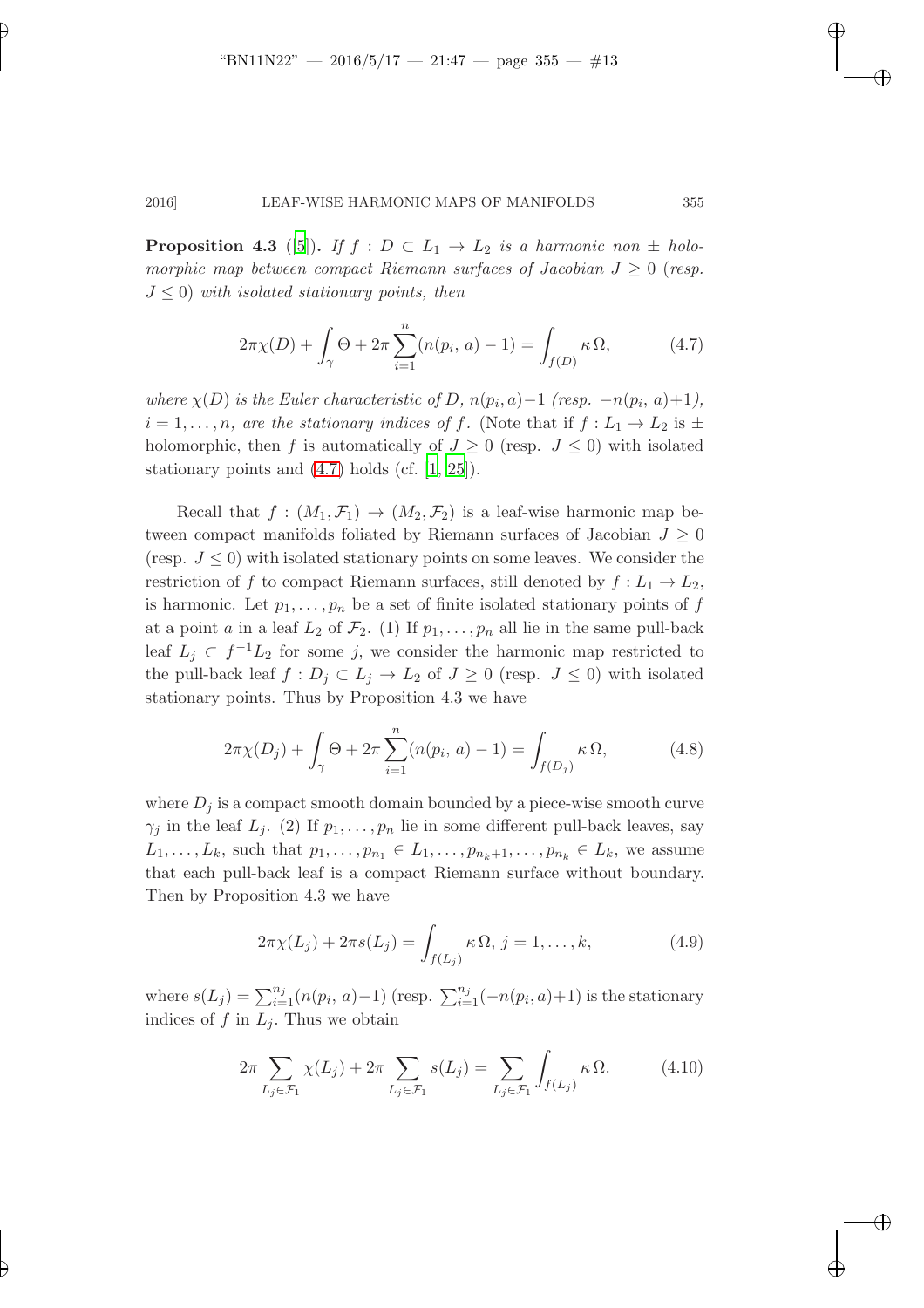**Theorem 4.4.** Suppose that  $f : (M_1, \mathcal{F}_1) \rightarrow (M_2, \mathcal{F}_2)$  is a leaf-wise harmonic map between compact manifolds with 2-dimensional foliations of Jacobian  $J \geq 0$  (resp.  $J \leq 0$ ) with isolated stationary points on finite compact leaves. (1) If the stationary points lie in the same pull-back leaf  $L_j$  for some  $j, then (4.8) holds.$  $j, then (4.8) holds.$  $j, then (4.8) holds.$  (2) If the stationary points lie in some different compact pull-back leaves  $L_1, \ldots, L_k$  without boundaries, then

$$
2\pi\chi(\mathcal{F}_1) + 2\pi s(\mathcal{F}_1) = \sum_{L_j \in \mathcal{F}_1} \int_{f(L_j)} \kappa \Omega,
$$
\n(4.11)

where  $\chi(\mathcal{F}_1) = \sum_{L_j \in \mathcal{F}_1} \chi(L_j)$  and  $s(\mathcal{F}_1) = \sum_{L_j \in \mathcal{F}_1} s(L_j)$ .

In the above theorem, if  $L_j$  is an  $n_j$ -sheet covering of  $L_2$  and  $\int_{f(L_j)} \kappa \Omega =$  $2\pi n_j\chi(L_2)$ , then [\(4.10\)](#page-12-2) yields to

$$
\chi(L_j) + s(L_j) = n_j \chi(L_2). \tag{4.12}
$$

Suppose that  $\mathcal{F}_1$  and  $\mathcal{F}_2$  have finite compact leaves, and a leaf  $L_j \in \mathcal{F}_1$  is an  $n_j$ -sheet covering of a leaf  $L_2 \in \mathcal{F}_2$ , then we obtain

$$
\chi(\mathcal{F}_1) + s(\mathcal{F}_1) = \sum_{L_j \in \mathcal{F}_1} n_j \chi(L_2).
$$
 (4.13)

## References

- <span id="page-13-3"></span>1. S.-S. Chern, Complex analytic mappings of Riemann surfaces, Amer. J. Math., 82(1960), 323-337.
- <span id="page-13-0"></span>2. Y.-J. Chiang, Developments of harmonic maps, wave maps and Yang-Mills fields into biharmonic maps, biwave maps and bi-Yang-Mills fields, Birkhäuser, Springer, Basel, in the series of "Frontiers in Mathematics," xxi+399 pages, 2013.
- 3. Y.-J. Chiang, Harmonic maps of V-manifolds, Ann. of Global Anal. and Geom., 8(1990), No. 3, 315-344.
- 4. Y.-J. Chiang, Spectral geometry of V-manifolds and its applications to harmonic maps, Proc. of Syms. in Pure Math., Amer. Math. Soc., **54**(1993), (Part 1), 93-99.
- <span id="page-13-2"></span>5. Y.-J. Chiang, Harmonic maps and biharmonic maps between Riemann surfaces, Global J. of Pure and Applied Math., 9(2013), No. 2, 109-124.
- <span id="page-13-1"></span>6. Y.-J. Chiang and A. Ratto, Harmonic maps on spaces with conical singularities, Bull. Soc. Math. France, **120**(1992), No. 3, 251-262.